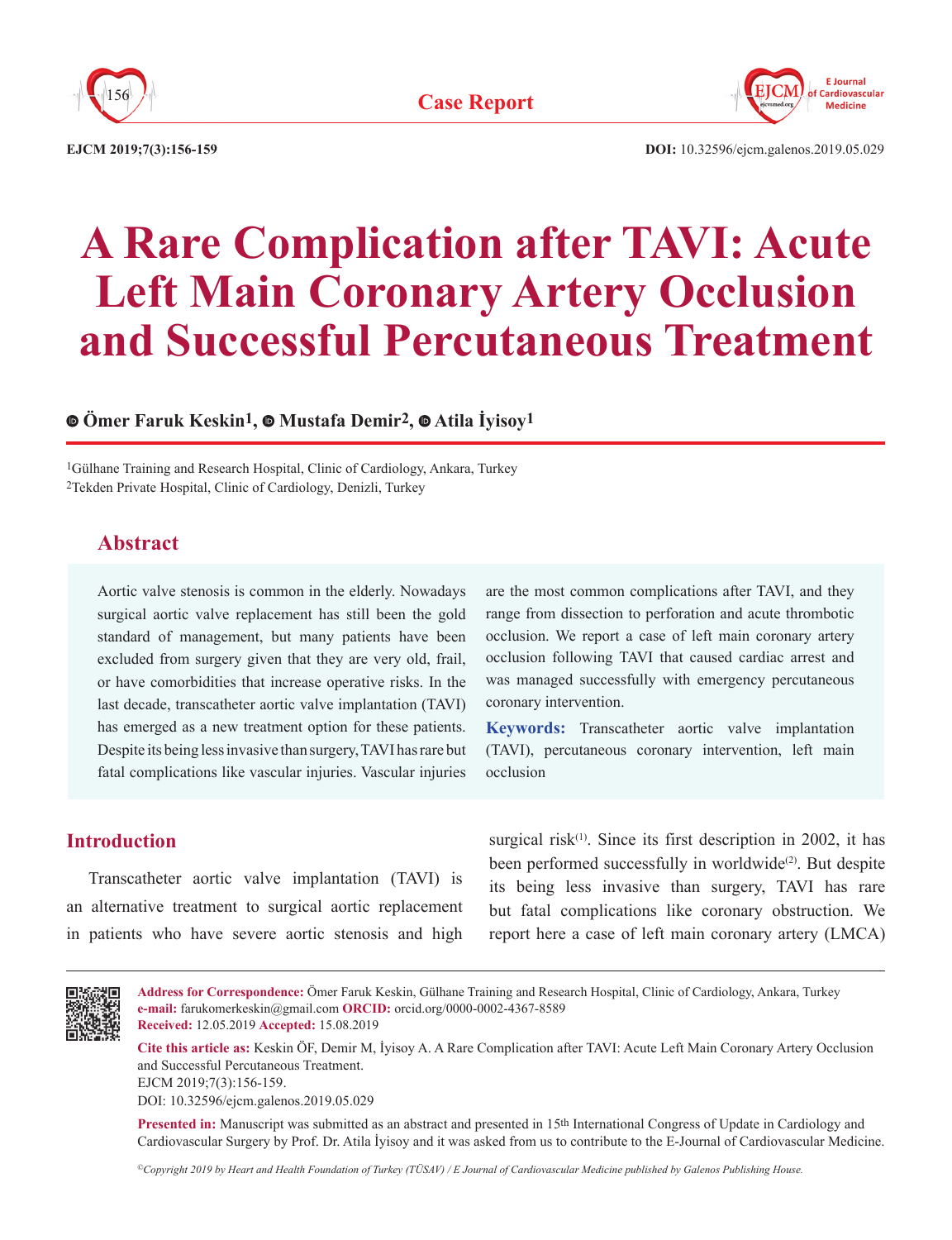



occlusion following TAVI that caused cardiac arrest and was managed successfully with emergency percutaneous coronary intervention (PCI).

# **Case Report**

An 83-year-old male patient presented to our clinic with decompensated heart failure. He had hypertension, diabetes, and chronic obstructive pulmonary disease. On the physical examination, we found common rales in both lungs. Echocardiogram showed severe aortic stenosis (Pg Max/Mean=110/60 mmHg) and normal LV ejection fraction, 2-3. degree mitral regurgitation, 3. degree aortic regurgitation, and 2. degree tricuspid regurgitation. His systolic pulmonary artery pressure was 55 mmHg. After the stabilization of the patient, the risk scores were calculated for aortic surgery (Log. Euroscore was 21%, Euroscore 2 was 14 %, STS score was 8,7 %) and the patient was accepted to have high surgical risk for surgery in our cardiology, cardiovascular surgery, and cardiac anesthesia joint committee. So, we decided to perform TAVI. The super-stiff wire was inserted into the left ventricle through the left Amplatz-2 catheter via left femoral artery. The delivery system was advanced and predilatation was performed by creating hypotension at the level of the aortic valve under high-speed pacemaker (Figure 1A). Then, 29 mm Edwards Sapien XT aortic valve level was adjusted and the valve was implanted using balloon under high-speed pacemaker (Figure 1B, 1C). Valve placement was performed without any complications. No complication was detected in the patient's aortography and the procedure was ended. While the femoral closure was going on, the patient's hemodynamic impaired and then the patient had cardiac arrest and was immediately intubated. Echocardiography showed no pericardial effusion. At fluoroscopy, bioprosthetic valve was in place. Coronary angiography was performed from the contralateral groin. There was no flow from the proximal left main coronary artery (Figure 1D). Then, under the CPR, a 0,014-inch guidewire was advanced into LAD and multiple balloon angioplasty was performed with a 2.5x15 and 3.0x20 mm balloon (Figure 2A, 2B). A 3.5x25 mm Commander BMS

was implanted from LMCA to LAD and TIMI 2 flow was provided both in LAD and CFX artery. Then, the patient's rhythm was achieved. (Figure 2C, 2D). The patient was taken to the intensive care unit. He was arrested again after 5 hours and the rhythm could not be achieved despite the CPR for 45 minutes and the patient was exitus.

## **Discussion**

TAVI includes the insertion of a prosthetic valve into the stenotic aortic valve through a vascular access without the need for open heart surgery. Despite its widespread use and increasing experience of surgeons, TAVI has life-threatening complications especially vascular injuries. Complication rates differ with the experience of surgeon, the size of the device, the site of catheter access, as well as the use of pre-procedural screening. The coronary obstruction was first reported in 2006 by Webbs. The frequency of this complication ranges from 0% to 4 % but the mean frequency has been reported as 1% in large studies(3-8). Clinical manifestation of this



**Figure 1. A.** Predilatation was performed by creating hypotension under high-speed pacemaker. **B.** 29 mm Edwards Sapien XT aortic valve level was adjusted. **C.** 29 mm Edwards Sapien XT aortic valve was implanted using a balloon under a high-speed pacemaker. **D.** Coronary angiography showed total occlusion of the left main coronary artery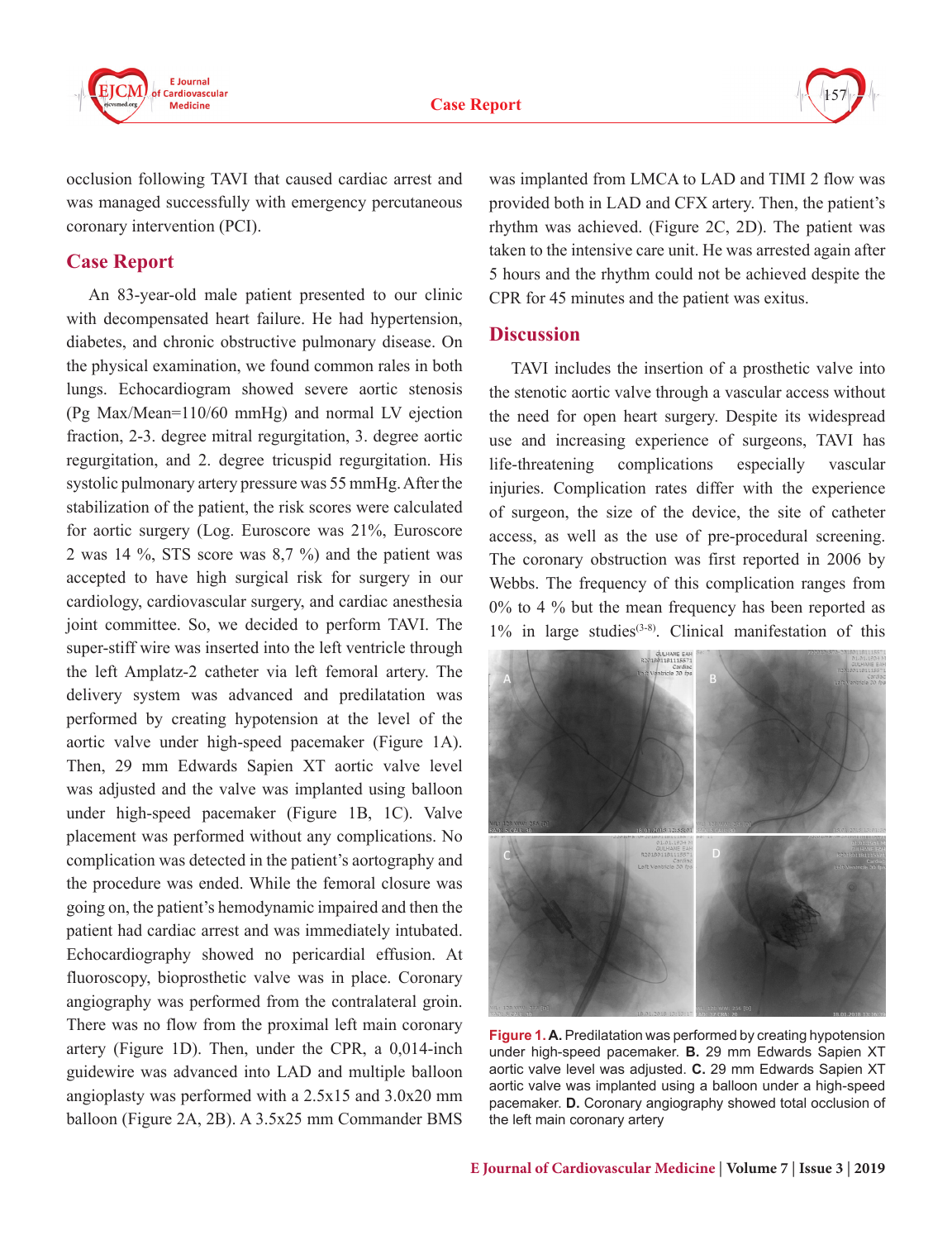







**Figure 2. A.** PTCA was performed with a 2.5x15 and 3.0x20 mm balloons. **B.** 3.5x25 mm Commander BMS was implanted from LMCA to LAD. **C.** After stent, TIMI 2 flow was provided both LAD and CFX. **D.** The distance between left coronary ostium and aortic annulus was 8.02 mm

situation usually includes persistent hypotension, ST segment changes (elevation or depression), ventricular arrhythmias and sudden cardiac arrest immediately after valve implantation.<sup>6</sup> The most known risk factors of this complication are shorter (<10 mm) distance between the left coronary ostium and aortic annulus, narrow aortic annulus, the presence of bulky calcium nodules on aortic leaflets, and use of balloon-expandable valve $(6,9)$ . Coronary ostium height cut off level of 10 mm or shorter increases the risk of coronary obstruction<sup>(10)</sup>. Kapadia et al.<sup>(11)</sup> recommended that a 0.014 mm guidewire can be advanced into LAD through a guiding catheter during valve deployment so that we can quickly access and if necessary dilate the left main trunk. In cases of severe hypotension, ST segment changes (elevation or depression), ventricular arrhythmias and sudden cardiac arrest, LMCA occlusion is the major complication apart from rupture. In such a situation, emergency angiography must be performed and coronary obstruction must immediately be treated with angioplasty

and stenting. In failed percutaneous interventions, even coronary artery bypass (CABG) can also be performed and it may require Tandem Heart support (9,11,12) Normally in our institution, we routinely take CT angiography before the TAVI procedure. In our case the distance between left coronary ostium and aortic annulus was 8.02 mm (Figure 2E). In our patient, we believe that shorter left coronary ostium height and bulky calcific nodule on aortic leaflet caused left main coronary occlusion. In a retrograde review, we did not advance a guidewire into LAD but we treated the patient successfully with stenting and after stenting the rhythm was achieved.

#### **Conclusion**

As a result, in situations following TAVI, such as severe hypotension, ST segment changes (elevation or depression), ventricular arrhythmias, and sudden cardiac, arrest emergency coronary angiography must be performed from the contralateral groin and LMCA occlusion must be